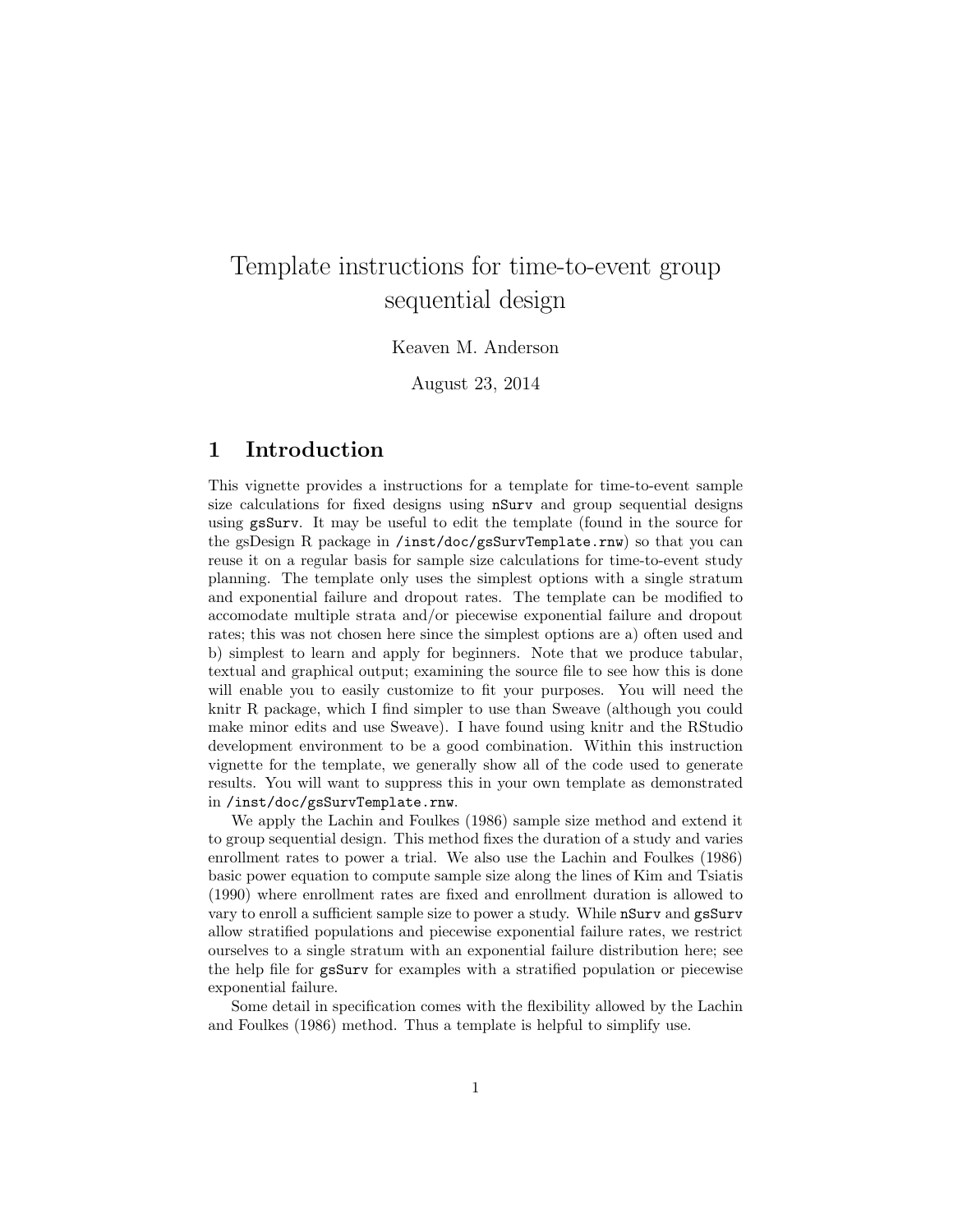## 2 Introduction

We present a relatively simple example of time-to-event sample size calculation for a group sequential design.

#### 2.1 Basic assumptions and fixed design sample size

Following is code using the gsDesign R package. The first chunk of code sets up enrollment and dropout information.

```
require(gsDesign)
# enrollment period durations; the last of these will be extended if T=NULL below
R \leftarrow c(1, 2, 3, 4)# relative enrollment rates during above periods
gamma<-c(1,1.5,2.5,4)
# study duration
# T can be set to NULL if you want to
# fix enrollment and vary study duration
T \leftarrow 36# follow-up duration of last patient enrolled
minfup \leftarrow 12# randomization ratio, experimental/control
ratio \leftarrow 1
```
Next we provide information about the median time to event in the control group, dropout rate, hazard ratios under the null and alternate hypotheses for experimental therapy compared to control, and the desired Type I and II error rates.

```
# median control time-to-event
median \leq 12
# exponential dropout rate per unit of time
eta <- .001
# hypothesized experimental/control hazard ratio
hr \leftarrow .75
# null hazard ratio (1 for superiority, >1 for non-inferiority)
\text{hr0} \leftarrow 1# Type I error (1-sided)
alpha \leftarrow.025
# Type II error (1-power)
beta<sup><-</sup>.1
```
Finally, we design a trial with no interim analyses under these assumptions. Note that when calling  $nSurv$ , we transform the median time-to-event  $(m)$  to an exponential event rate  $(\lambda)$  with the formula

$$
\lambda = \log(2)/m.
$$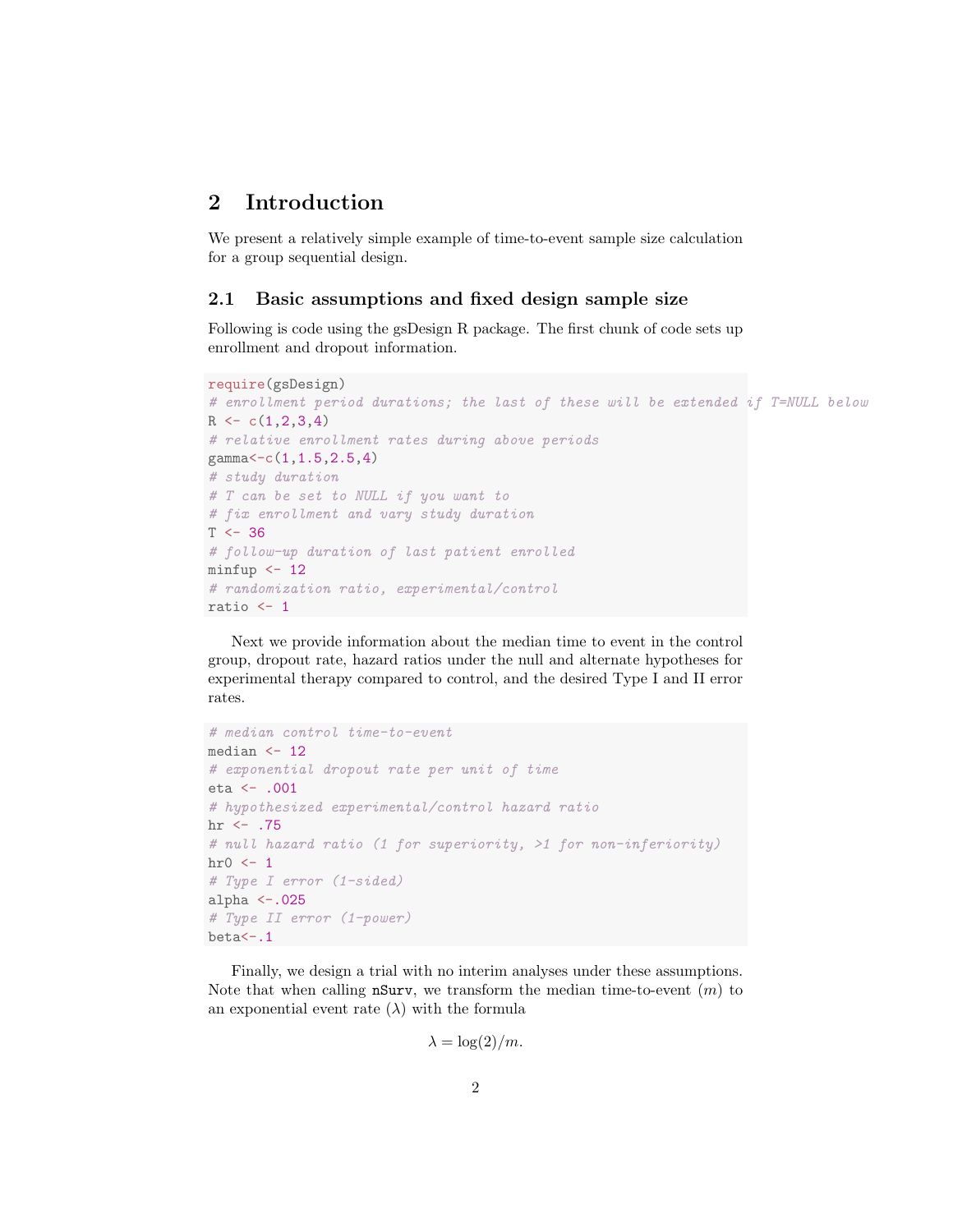```
x <- nSurv(R=R,gamma=gamma,eta=eta,minfup=minfup,
           T=T,lambdaC=log(2)/median,
           hr=hr,hr0=hr0,beta=beta,alpha=alpha)
```
Next we store some text for use in output; only need to edit timename, timename1 and ep as the following code is used to format enrollment rate input from above. See the following paragraph below to see where this text is used. Note that this code is not needed for Table 2 produced using xprint.

```
# time units
timename <- "months"
timename1 <- "month"
# endpoint name
ep <-"overall survival"
# make a string with enrollment rates (assumes gamma is a single value or vector)
nR <- length(x$R)
if (nR==1){ {enrolrates \leq paste("constant at a rate of ",round(gamma,1),"per",timename1,".")
} else{
enrolrates <- paste(c("piecewise constant at rates of ",
 paste(round(as.vector(x$gamma),1)," for ",timename," ",cumsum(c(0,x$R[1:(nR-1)])),
       "-",cumsum(x$R),collapse=", "),sep=""),collapse="")
}
```
The median time-to-event is assumed to be 12 months in the control group. The trial is designed to demonstrate superiority of experimental treatment over control with an assumed hazard ratio of 0.75 with 90% power and a one-sided Type I error rate of 2.5. The total sample size is 776 and a total of 508 endpoints is required for analysis. Planned recruitment duration is 24 months and the minimum follow-up planned is 12 months. Thus, the total expected study duration is 36 months. Enrollment is assumed to be piecewise constant at rates of 9.3 for months 0 - 1, 13.9 for months 1 - 3, 23.2 for months 3 - 6, 37.1 for months 6 - 24. The assumed dropout rate is 0.1% per month.

## 3 Group sequential design

Now we move on to a group sequential design. We set up the number of analyses, timing and spending function parameters.

```
# number of analyses (interim + final)
k \sim 2# timing of interim analyses (k-1 increasing numbers >0 and <1)
timing \leftarrow c(.4)# efficacy bound spending function
```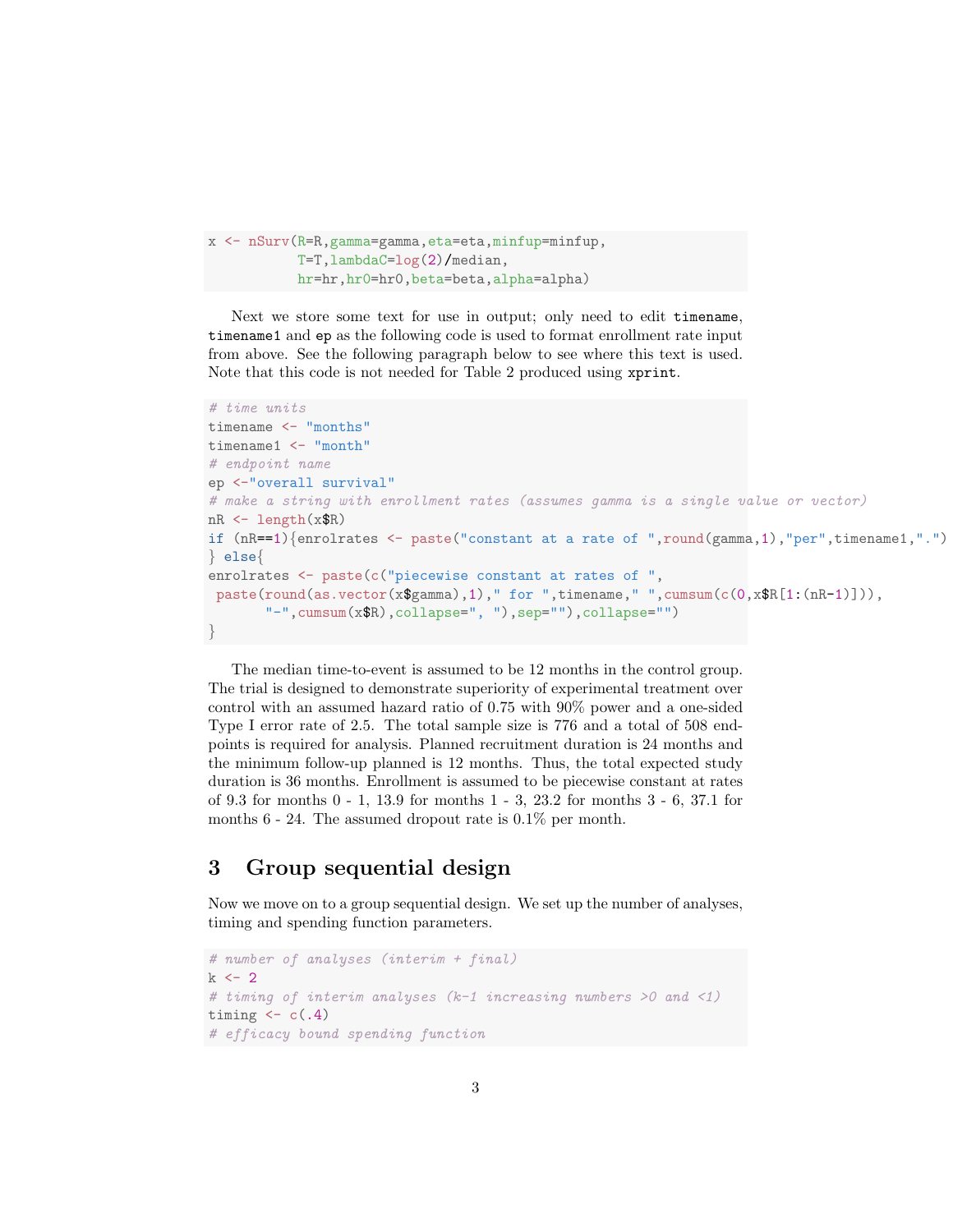```
sfu <- sfHSD
# efficacy bound spending parameter specification
sfupar <-10# futility bound spending function
sfl <- sfHSD
# futility bound spending parameter specification
sflpar <- 2
```
Type II error (1-power) may be set up differently than for a fixed design so that more meaningful futility analyses can be performed during the course of the trial.

```
# Type II error=1-Power
beta \leftarrow .2
```
Now we are prepared to generate the design.

```
# generate design
x <- gsSurv(k=k,timing=timing,R=R,gamma=gamma,eta=eta,
            minfup=minfup,T=T,lambdaC=log(2)/median,
            hr=hr,hr0=hr0,beta=beta,alpha=alpha,
            sfu=sfu,sfupar=sfupar,sfl=sfl,sflpar=sflpar)
# make a string with enrollment rates
# (assumes gamma is a single value or vector)
nR <- length(x$R)
if (nR==1) {enrolrates \leq paste ("constant at a rate of ",
                          round(gamma,1),"per",timename1,".")
} else{
enrolrates <- paste(c("piecewise constant at rates of ",
 paste(round(as.vector(x$gamma),1)," for ",timename,"",
       cumsum(c(0,x$R[1:(nR-1)])),
       "-",cumsum(x$R),collapse=", "),sep=""),collapse="")
}
```
For a comparative trial we consider a 2-arm group sequential design with overall survival as the primary endpoint as shown in Table 1; an alternate of the table is demonstrated in 2. Timing, number of events, sample size, boundaries (Z-values, nominal p-values, approximate hazard ratios) are shown as well as the probability of crossing study boundaries under the null and alternate hypotheses. Bounds are determined by Hwang-Shih-DeCani spending functions with  $\gamma = -10$  ( $\alpha$ -spending) and  $\gamma = 2$  ( $\beta$ -spending). The median time-toevent is assumed to be 12 months in the control group. The trial is designed to demonstrate superiority of experimental treatment over control with an assumed hazard ratio of 0.75. The total sample size is 701 and a total of 459 endpoints is required for the final analysis. Planned recruitment duration is 24 months and the minimum follow-up planned is 12 months. Thus, the total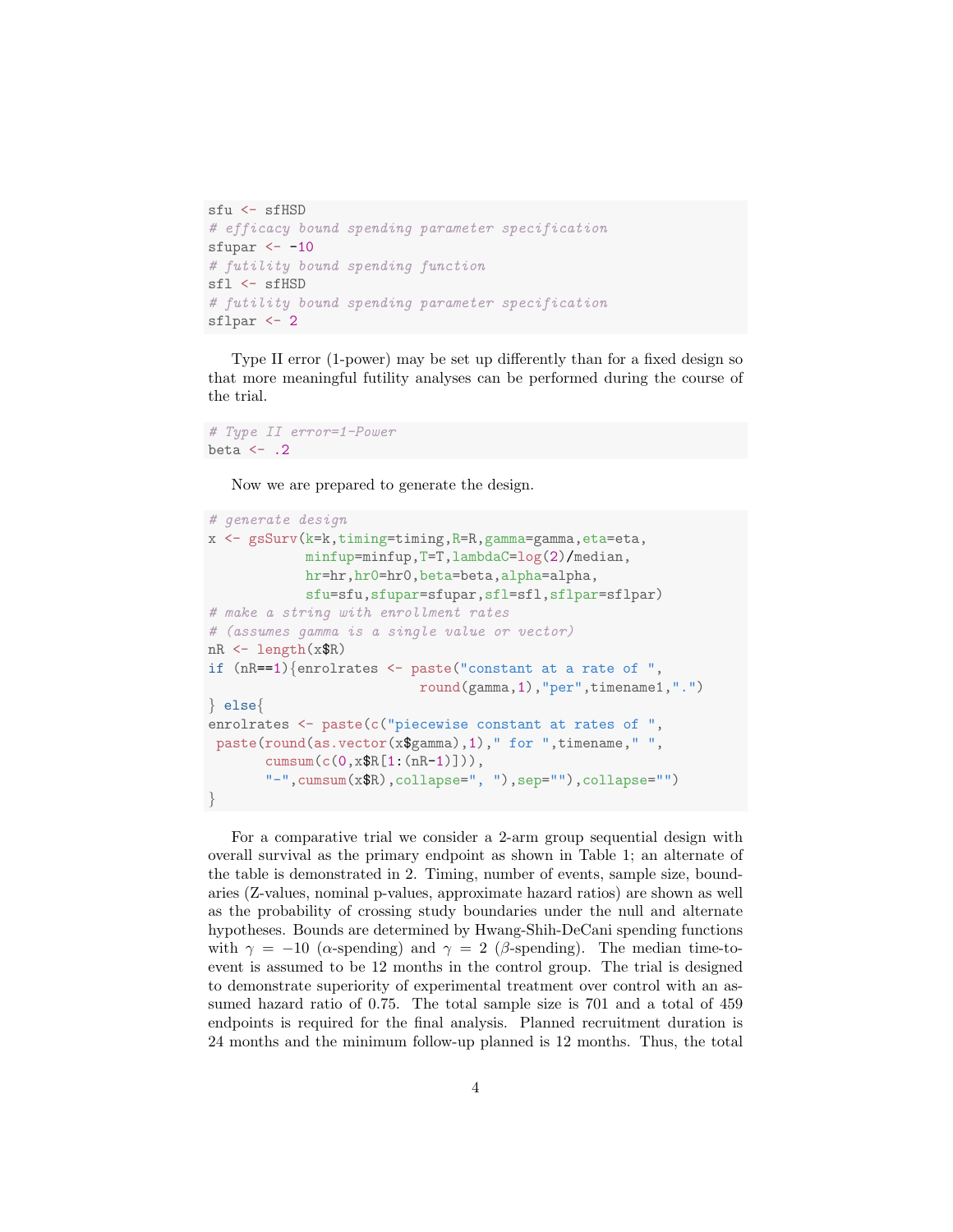expected study duration is 36 months. Enrollment is assumed to be piecewise constant at rates of 8.4 for months 0 - 1, 12.6 for months 1 - 3, 21 for months 3 - 6, 33.6 for months 6 - 24. The assumed dropout rate is 0.1% per month. There is a single interim analysis planned after 184 events have accrued which is expected after approximately 19.9 months.

```
print(xtable(x,footnote=footnote,caption=caption,
             label="tab1"),
      include.rownames=F,
      sanitize.text.function=function(x) x)
```
Í,

| Analysis       | Value                   | Futility | Efficacy |
|----------------|-------------------------|----------|----------|
| IA 1: 40%      | Z-value                 | 0.81     | 3.84     |
| N: 563         | HR.                     | 0.89     | 0.57     |
| Events: 184    | $p(1-sided)$            | 0.2084   | $1e-04$  |
| 19.9 months    | $P{Cross}$ if $HR=1$    | 0.7916   | $1e-04$  |
|                | $P{Cross}$ if $HR=0.75$ | 0.1274   | 0.0293   |
| Final analysis | Z-value                 | 1.96     | 1.96     |
| N: 701         | HR.                     | 0.83     | 0.83     |
| Events: 459    | $p(1-sided)$            | 0.025    | 0.025    |
| 36 months      | $P{Cross}$ if $HR=1$    | 0.9801   | 0.0199   |
|                | $P{Cross}$ if $HR=0.75$ | 0.2      | 0.8      |

P{Cross} is the probability of crossing the given bound (efficacy or futility) at or before the given analysis under the assumed hazard ratio (HR). Design assumes futility bound is discretionary (non-binding), but smaller upper boundary crossing probabilities shown here assume trial stops at first boundary crossing (binding bounds).

Table 1: Overall survival trial design with HR=0.75, 80% power and 2.5% Type 1 error.

```
xprint(xtable(gsBoundSummary(x, logdelta=TRUE),
               digits=4, label="tab2",
               caption=summ<sub>x</sub>(x))
```
Following are plots of the Z-values (Figure 1) and approximate hazard ratios (Figure 2) at the design bounds.

plot(x,cex=.8,xlab="Number of events")

plot(x,plottype="hr",cex=.8,xlab="Number of events")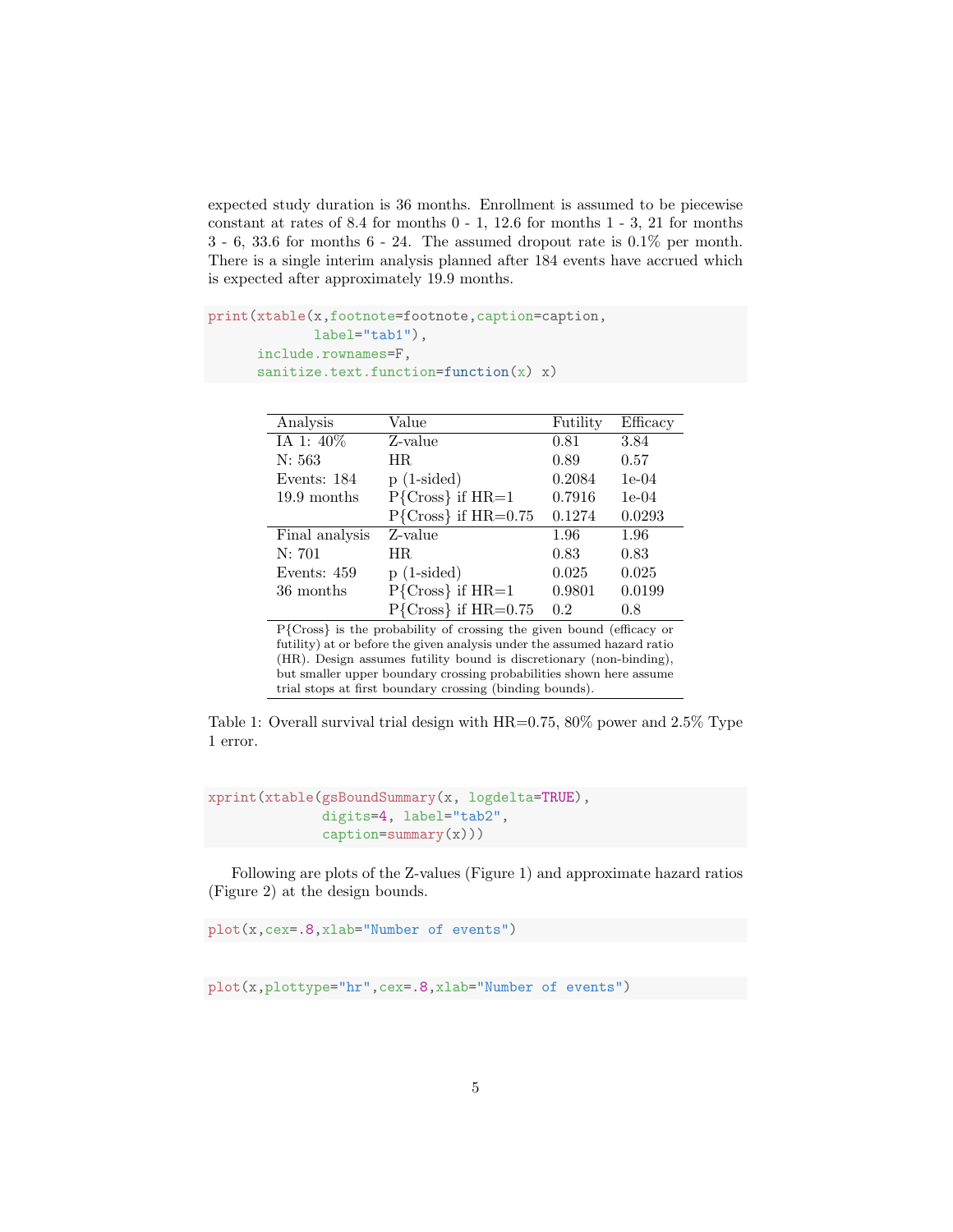

Figure 1: Z-value bound plot



Figure 2: Hazard ratio bound plot